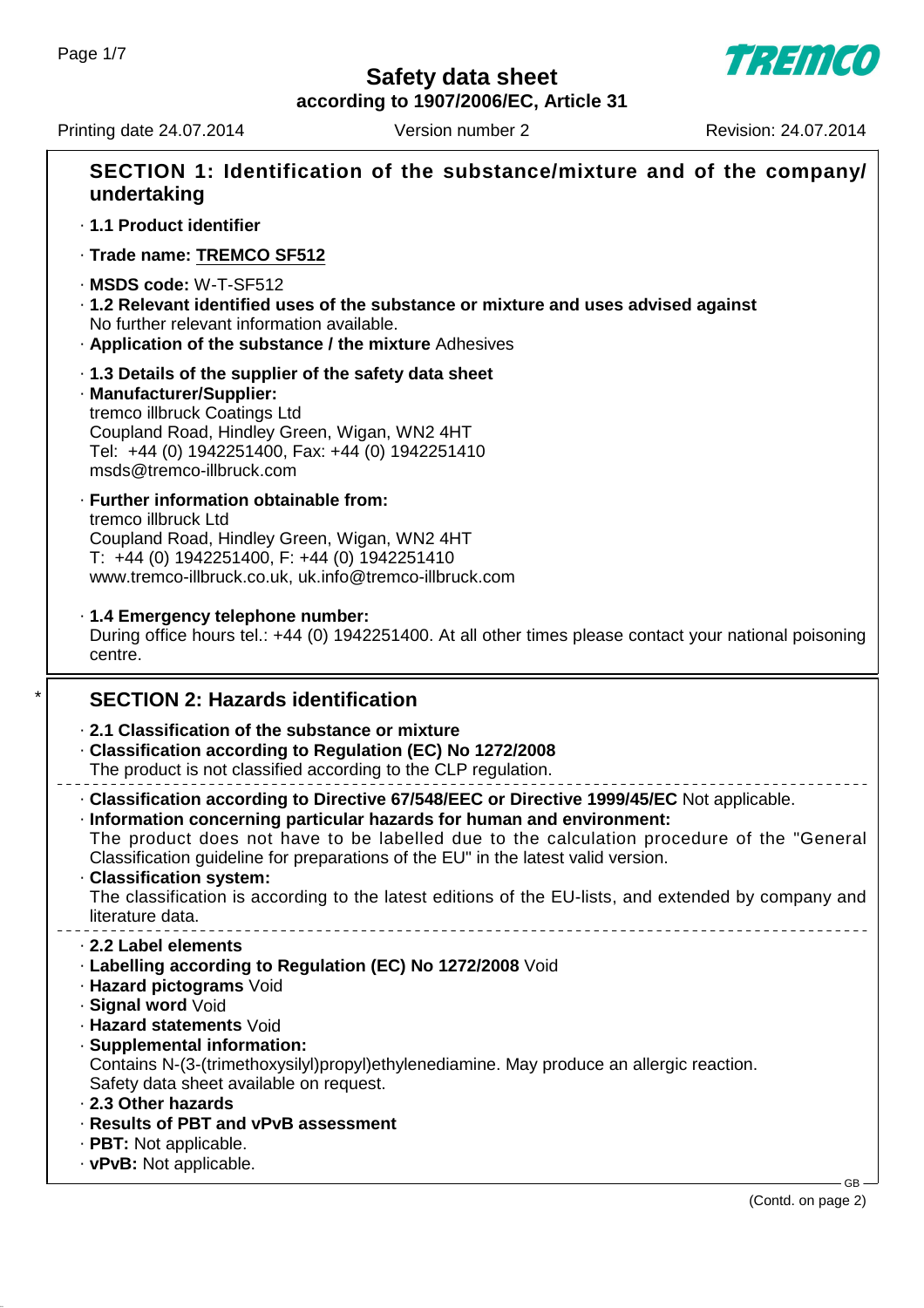**according to 1907/2006/EC, Article 31**

Printing date 24.07.2014 Version number 2 Revision: 24.07.2014

7777777

**Trade name: TREMCO SF512**

(Contd. of page 1)

#### **SECTION 3: Composition/information on ingredients** · **3.2 Mixtures** · **Description:** Mixture of substances listed below with non-hazardous additions. · **Dangerous components:** Void · **Additional information:** While curing the following substances are formed and released by a reaction with atmospheric humidity: Methanol (CAS 67-56-1) For the wording of the listed risk phrases refer to section 16. \* **SECTION 4: First aid measures** · **4.1 Description of first aid measures** · **After inhalation:** Supply fresh air; consult doctor in case of complaints. · **After skin contact:** Immediately wash with water and soap and rinse thoroughly. If skin irritation continues, consult a doctor. · **After eye contact:** Rinse opened eye for several minutes under running water. If symptoms persist, consult a doctor. · **After swallowing:** Rinse out mouth and then drink plenty of water. Do not induce vomiting; call for medical help immediately. · **4.2 Most important symptoms and effects, both acute and delayed** Sensitising effect by skin contact is possible by prolonged exposure. · **Information for doctor:** No further relevant information available. · **Hazards** No further relevant information available. · **4.3 Indication of any immediate medical attention and special treatment needed** No further relevant information available. **SECTION 5: Firefighting measures** · **5.1 Extinguishing media** · **Suitable extinguishing agents:** Use fire extinguishing methods suitable to surrounding conditions. Water spray Water haze Fire-extinguishing powder · **5.2 Special hazards arising from the substance or mixture** Formation of toxic gases is possible during heating or in case of fire. methanol Carbon dioxide Carbon monoxide (CO) Nitrogen oxides (NOx) · **5.3 Advice for firefighters** · **Protective equipment:** Wear self-contained respiratory protective device.

(Contd. on page 3)

GB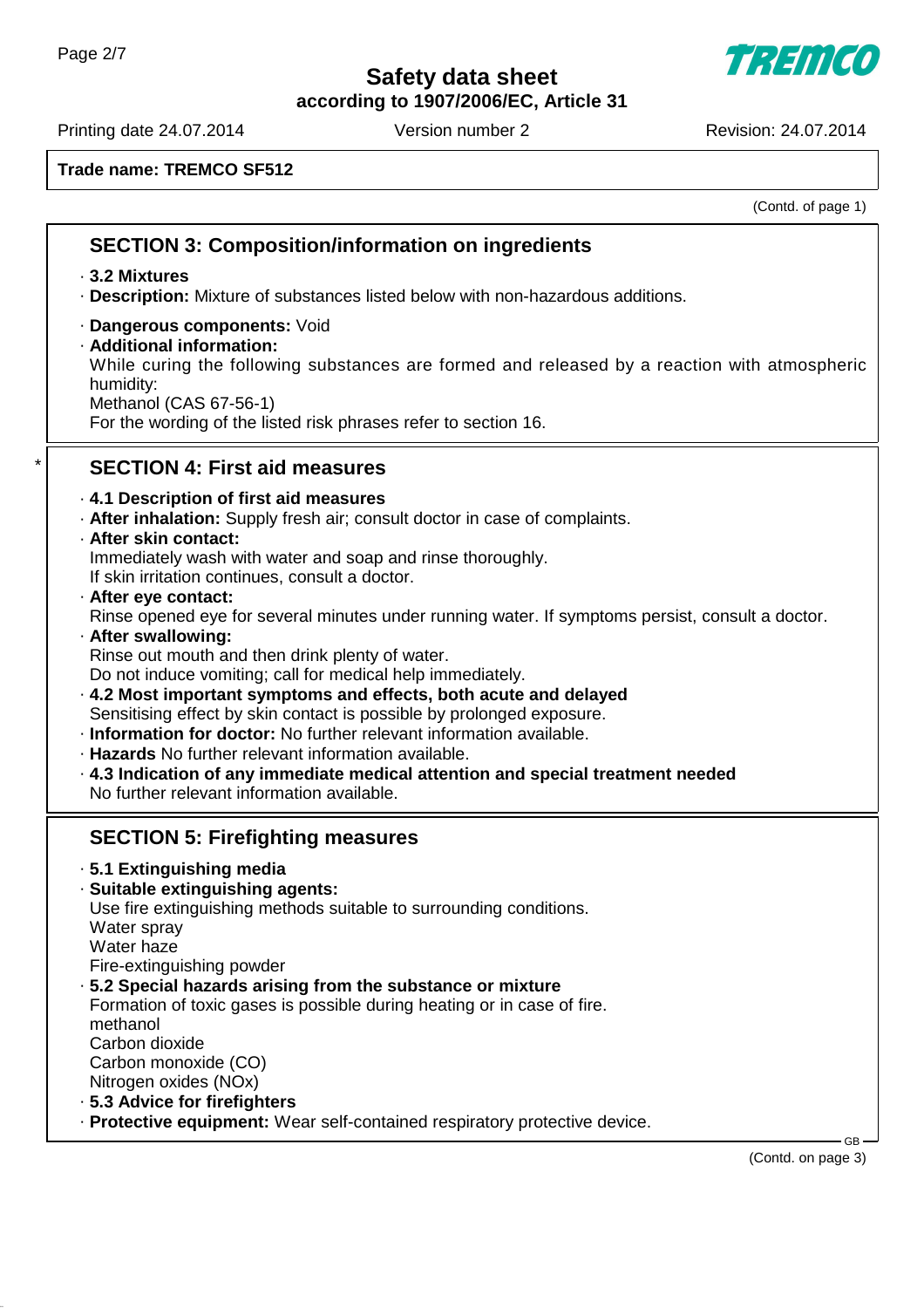**according to 1907/2006/EC, Article 31**

Printing date 24.07.2014 Version number 2 Revision: 24.07.2014

7777777

**Trade name: TREMCO SF512**

(Contd. of page 2)

### **SECTION 6: Accidental release measures**

- · **6.1 Personal precautions, protective equipment and emergency procedures** Ensure adequate ventilation Wear protective clothing.
- · **6.2 Environmental precautions:** Do not allow to enter sewers/ surface or ground water.

· **6.3 Methods and material for containment and cleaning up:** Absorb with liquid-binding material (sand, diatomite, acid binders, universal binders, sawdust). Dispose contaminated material as waste according to item 13.

· **6.4 Reference to other sections** See Section 7 for information on safe handling. See Section 8 for information on personal protection equipment. See Section 13 for disposal information.

# **SECTION 7: Handling and storage**

- · **7.1 Precautions for safe handling** Ensure good ventilation/exhaustion at the workplace. Avoid contact with the eyes and skin.
- · **Information about fire and explosion protection:** The product is not flammable.
- · **7.2 Conditions for safe storage, including any incompatibilities**
- · **Storage:**
- · **Requirements to be met by storerooms and receptacles:** Store only in unopened original receptacles.
- · **Information about storage in one common storage facility:** Protect from heat and direct sunlight.
- · **Further information about storage conditions:** Store in cool, dry conditions in well sealed receptacles. Storage temperature:  $+5$  °C to  $+25$  °C
- · **7.3 Specific end use(s)** No further relevant information available.

# **SECTION 8: Exposure controls/personal protection**

- · **8.1 Control parameters**
- · **Ingredients with limit values that require monitoring at the workplace:** The product does not contain any relevant quantities of materials with critical values that have to be monitored at the workplace.
- · **Additional Occupational Exposure Limit Values for possible hazards during processing:** While curing the following substances are formed and released by a reaction with atmospheric humidity:

Methanol (CAS 67-56-1)

- · **Additional information:** The lists valid during the making were used as basis.
- · **8.2 Exposure controls**
- · **Personal protective equipment:**
- · **General protective and hygienic measures:** The usual precautionary measures are to be adhered to when handling chemicals. Avoid contact with the eyes and skin. Do not eat, drink, smoke or sniff while working.
- **Respiratory protection:** Not necessary if room is well-ventilated.

(Contd. on page 4)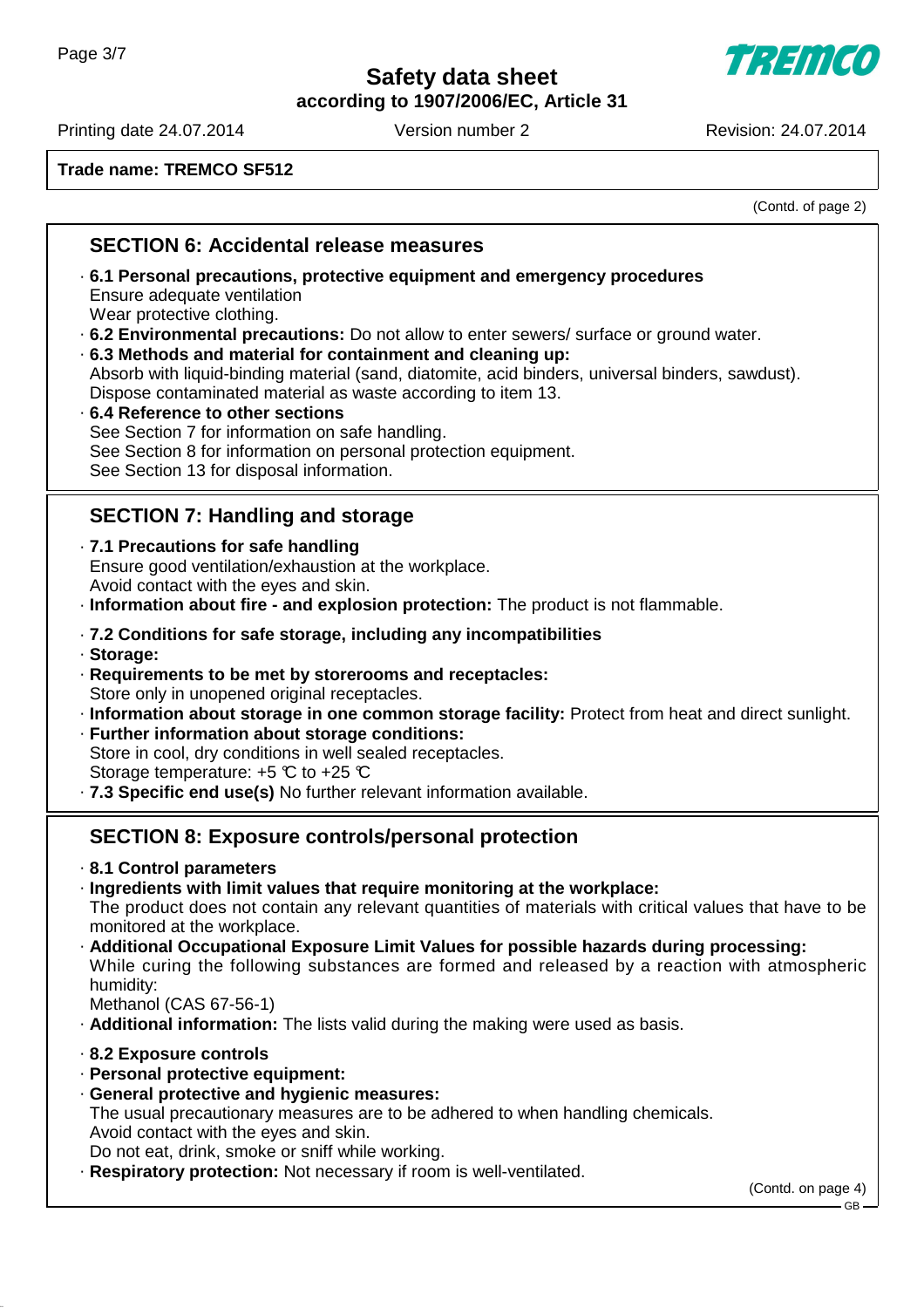**according to 1907/2006/EC, Article 31**

Printing date 24.07.2014 Version number 2 Revision: 24.07.2014

**Trade name: TREMCO SF512**

(Contd. of page 3)

· **Protection of hands:**



Protective gloves

The glove material has to be impermeable and resistant to the product/ the substance/ the preparation.

- · **Material of gloves**
- PVC or PE gloves

The selection of the suitable gloves does not only depend on the material, but also on further marks of quality and varies from manufacturer to manufacturer.

· **Penetration time of glove material**

The exact break through time has to be found out by the manufacturer of the protective gloves and has to be observed.

- · **Eye protection:** Safety glasses
- · **Body protection:** Protective work clothing

# **SECTION 9: Physical and chemical properties**

| . 9.1 Information on basic physical and chemical properties<br>· General Information<br>$\cdot$ Appearance: |                                               |  |
|-------------------------------------------------------------------------------------------------------------|-----------------------------------------------|--|
| Form:                                                                                                       | Pasty                                         |  |
| Colour:                                                                                                     | <b>Black</b>                                  |  |
| · Odour:                                                                                                    | Characteristic                                |  |
| · Boiling point/Boiling range:                                                                              | Undetermined.                                 |  |
| · Flash point:                                                                                              | Not applicable.                               |  |
| · Danger of explosion:                                                                                      | Product does not present an explosion hazard. |  |
| $\cdot$ Density at 20 °C:                                                                                   | 1.4 $g/cm3$                                   |  |
| · Solubility in / Miscibility with                                                                          |                                               |  |
| water:                                                                                                      | Not miscible or difficult to mix.             |  |
| · Solvent content:                                                                                          |                                               |  |
| VOC (EC)                                                                                                    | $0\%$                                         |  |
| · 9.2 Other information                                                                                     | No further relevant information available.    |  |

# **SECTION 10: Stability and reactivity**

- · **10.1 Reactivity** Stable
- · **10.2 Chemical stability**
- · **Thermal decomposition / conditions to be avoided:**

No decomposition if used according to specifications.

- · **10.3 Possibility of hazardous reactions** No dangerous reactions known.
- · **10.4 Conditions to avoid** No further relevant information available.
- · **10.5 Incompatible materials:** No further relevant information available.
- · **10.6 Hazardous decomposition products:** methanol

(Contd. on page 5)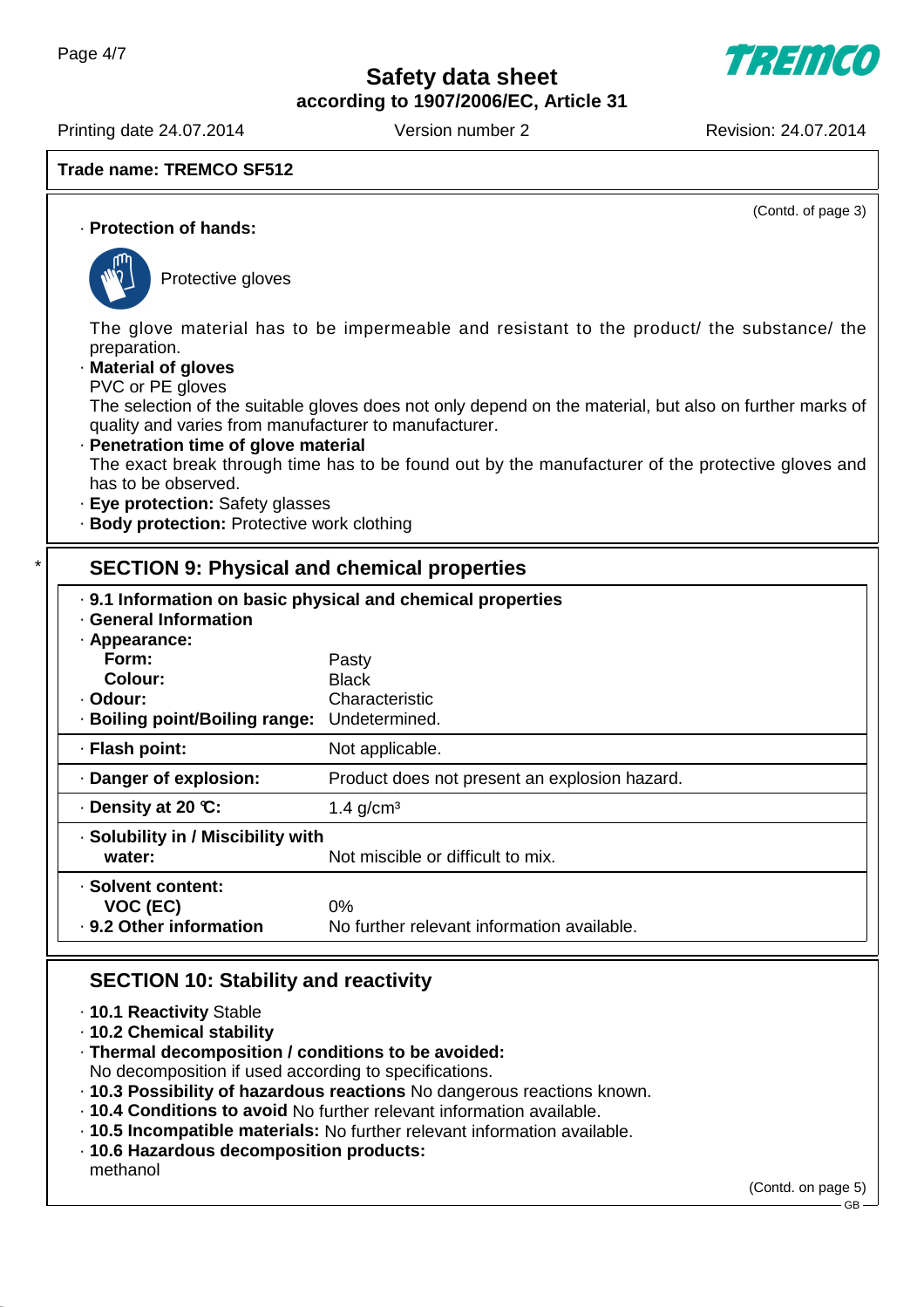**according to 1907/2006/EC, Article 31**

Printing date 24.07.2014 Version number 2 Revision: 24.07.2014

7777111

(Contd. of page 4)

**Trade name: TREMCO SF512**

Carbon monoxide and carbon dioxide Nitrogen oxides

# **SECTION 11: Toxicological information**

- · **11.1 Information on toxicological effects**
- · **Acute toxicity:**
- · **Primary irritant effect:**
- · **on the skin:** Slight irritation possible
- · **on the eye:** Slight irritation possible.
- · **Sensitization:** Sensitising effect by skin contact is possible by prolonged exposure.
- · **Additional toxicological information:**

The product is not subject to classification according to the calculation method of the General EU Classification Guidelines for Preparations as issued in the latest version.

When used and handled according to specifications, the product does not have any harmful effects to our experience and the information provided to us.

# **SECTION 12: Ecological information**

- · **12.1 Toxicity**
- · **Aquatic toxicity:** No further relevant information available.
- · **12.2 Persistence and degradability** Not easily biodegradable
- · **12.3 Bioaccumulative potential** No further relevant information available.
- · **12.4 Mobility in soil** No further relevant information available.
- · **Additional ecological information:**
- · **General notes:**

Do not allow undiluted product or large quantities of it to reach ground water, water course or sewage system.

- · **12.5 Results of PBT and vPvB assessment**
- · **PBT:** Not applicable.
- · **vPvB:** Not applicable.
- · **12.6 Other adverse effects** No further relevant information available.

# **SECTION 13: Disposal considerations**

- · **13.1 Waste treatment methods**
- · **Recommendation**

Disposal must be made according to official regulations.

Smaller quantities can be disposed of with household waste.

#### · **European waste catalogue**

08 04 10 waste adhesives and sealants other than those mentioned in 08 04 09

- 15 01 01 paper and cardboard packaging
- 15 01 02 plastic packaging
- · **Uncleaned packaging:**
- · **Recommendation:**

Packagings that may not be cleansed are to be disposed of in the same manner as the product.

(Contd. on page 6)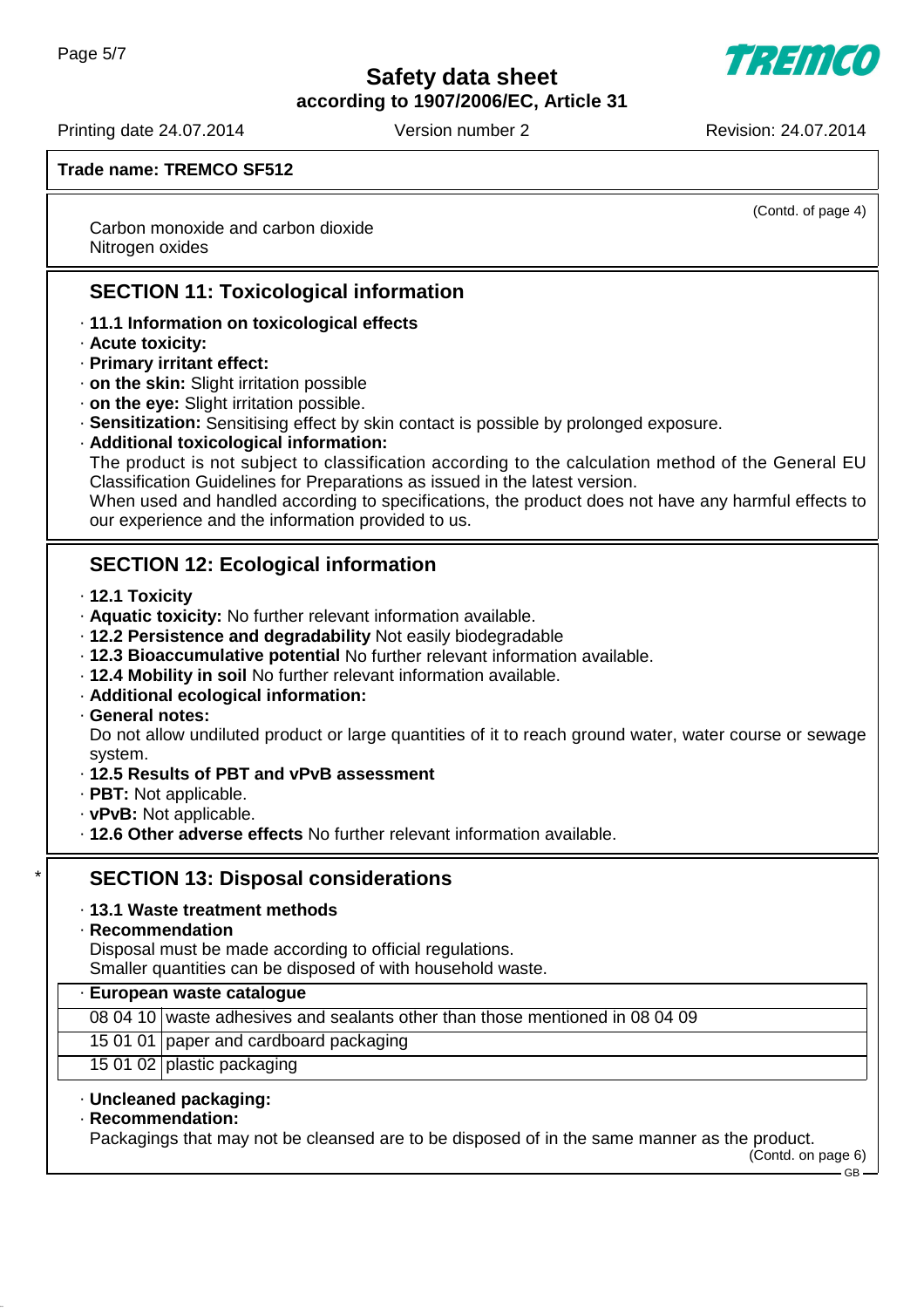777111

**according to 1907/2006/EC, Article 31**

Printing date 24.07.2014 Version number 2 Revision: 24.07.2014

(Contd. of page 5)

**Trade name: TREMCO SF512**

Non contaminated packagings may be recycled.

| <b>SECTION 14: Transport information</b>                                          |                 |  |
|-----------------------------------------------------------------------------------|-----------------|--|
| · 14.1 UN-Number<br>· ADR, ADN, IMDG, IATA                                        | Void            |  |
| .14.2 UN proper shipping name<br>· ADR, ADN, IMDG, IATA                           | Void            |  |
| · 14.3 Transport hazard class(es)                                                 |                 |  |
| · ADR, ADN, IMDG, IATA<br>· Class                                                 | Void            |  |
| ⋅ 14.4 Packing group<br>· ADR, IMDG, IATA                                         | Void            |  |
| · 14.5 Environmental hazards:<br>· Marine pollutant:                              | No.             |  |
| · 14.6 Special precautions for user                                               | Not applicable. |  |
| . 14.7 Transport in bulk according to Annex II of<br>MARPOL73/78 and the IBC Code | Not applicable. |  |
| · UN "Model Regulation":                                                          |                 |  |

# **SECTION 15: Regulatory information**

· **15.1 Safety, health and environmental regulations/legislation specific for the substance or mixture**

Directive 1999/45/EC. "CLP" Regulation (EC) No 1272/2008 (OJ L 353, 31.12.2008, p.1). "CHIP" SI 2009 No.716. "REACH" Regulation (EC) No 1907/2006 (OJ L 396, 30.12.2006, p.1, with subsequent amendments).

#### · **National regulations:**

- · **Additional classification according to Decree on Hazardous Materials, Annex II:** No further relevant information available.
- · **Information about limitation of use:** No further relevant information available.
- · **Other regulations, limitations and prohibitive regulations**
- · **Substances of very high concern (SVHC) according to REACH, Article 57** Not applicable.
- · **15.2 Chemical safety assessment:** A Chemical Safety Assessment has not been carried out.

# **SECTION 16: Other information**

This information is based on our present knowledge. However, this shall not constitute a guarantee for any specific product features and shall not establish a legally valid contractual relationship.

· **Abbreviations and acronyms:** ADR: Accord européen sur le transport des marchandises dangereuses par Route (European Agreement concerning the International Carriage of Dangerous Goods by Road) IMDG: International Maritime Code for Dangerous Goods

(Contd. on page 7)